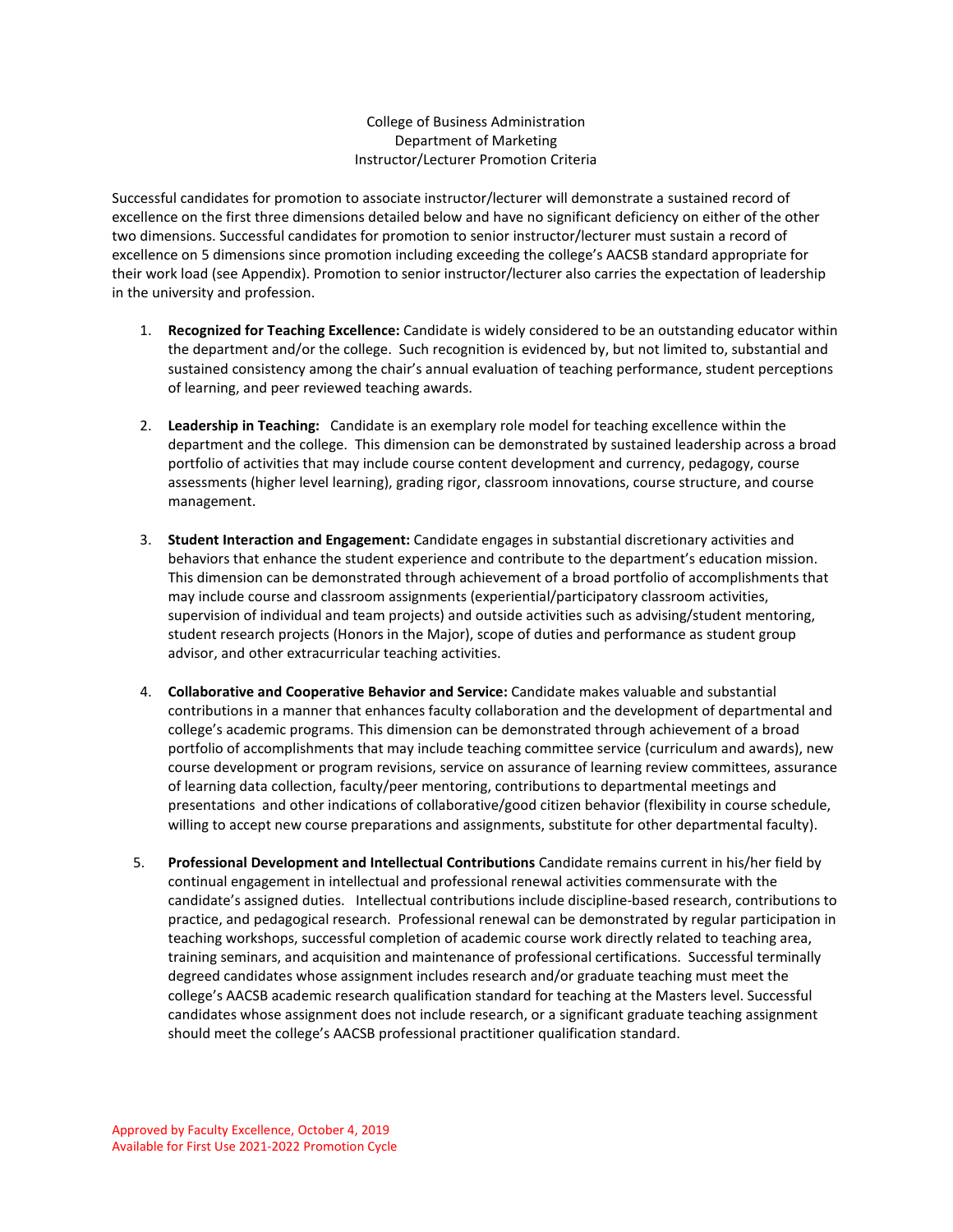### **APPENDIX**

# **CBA Criteria for AACSB Academic Qualification**

### **SCHOLARLY ACADEMIC (SA):**

#### **The SA classification is divided into three sub-categories:**

SA-Doctoral SA-Masters SA-Undergraduate

Regardless of subcategory, an SA faculty member will generally have the following preparation:

- 1. A research doctoral degree orJ.D. in the area in which the individual teaches, OR
- 2. A research doctoral degree in a related field. However, the fact that the degree in not in the primary discipline must be offset by relevant in-discipline academic publications.

Typically, the College of Business Administration will grant SA status to newly hired faculty members who earned their research doctorates (or JDs) within the last five years. To maintain SA status, faculty members must show a sustained record of scholarship by publishing in academic journals as noted below:

| SA-Doctoral:       | three academic publications during a rolling 5-year period. Normally, this<br>requirement is met during the preceding five-year period by <b>three</b><br>publications in high quality peer reviewed academic journals related to<br>their area of teaching responsibility.                                                 |
|--------------------|-----------------------------------------------------------------------------------------------------------------------------------------------------------------------------------------------------------------------------------------------------------------------------------------------------------------------------|
| <b>SA-Masters:</b> | two academic publications during a rolling 5-year period Normally, this<br>requirement is met during the preceding five-year period by <b>three</b><br><b>publications intellectual contributions</b> with at least two contributions in<br><b>peer reviewed</b> journals related to their area of teaching responsibility. |
| SA-Undergraduate:  | one academic publication during a rolling 5-year period Normally, this<br>requirement is met during the preceding five-year period by three<br><b>nublications</b> intellectual contributions with at least one contribution in<br><b>peer reviewed journals</b> related to their area of teaching responsibility.          |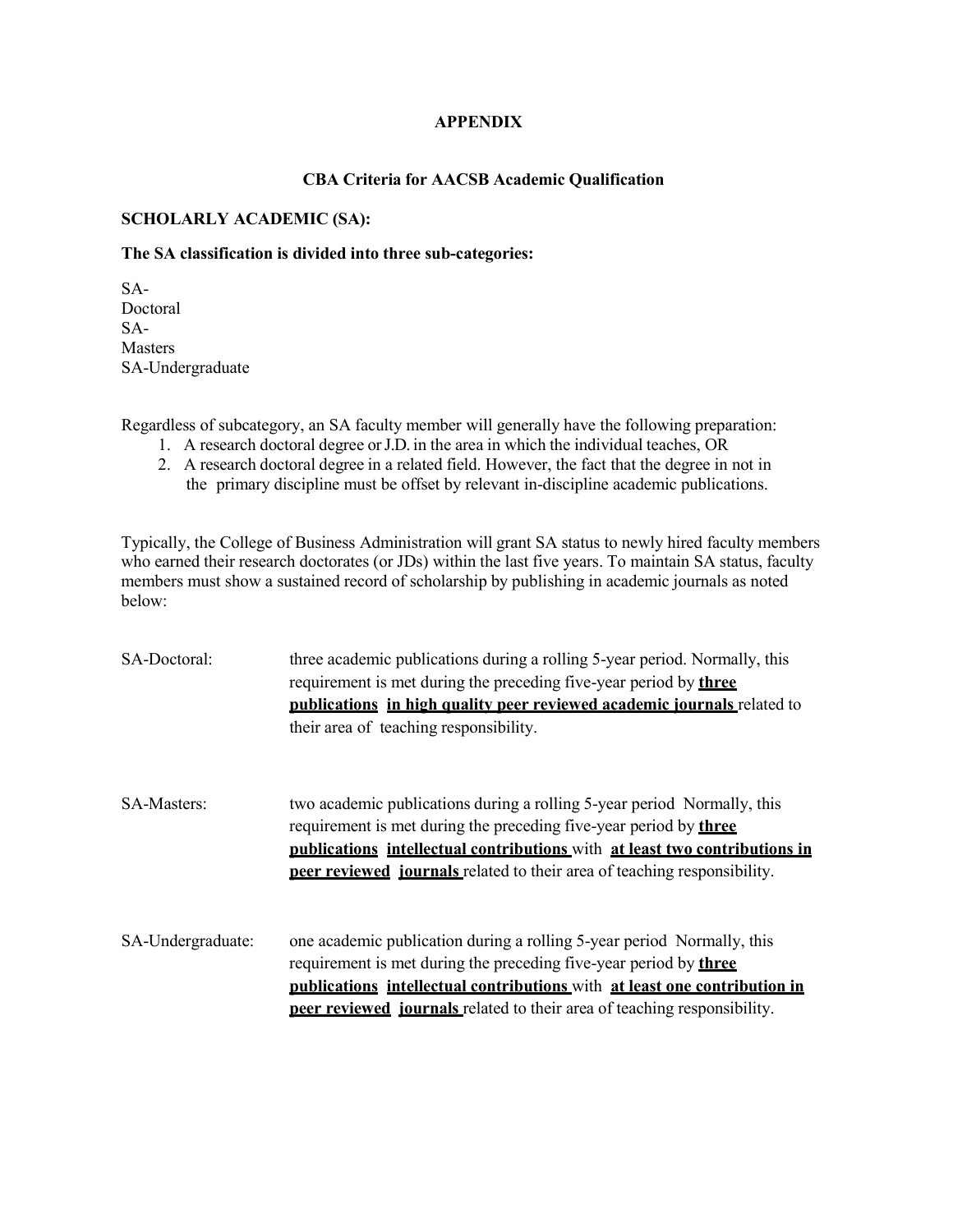(NOTE: Generally, a JD will suffice for SA-Doctoral designation only for faculty teaching in the areas of business law or taxation.)

In addition, SA-Undergraduate status will be granted to doctoral students for up to three years after completion of their comprehensive exam or other significant degree milestone.

Finally, administrators shall be deemed to maintain their existing SA qualification for the duration of their tenure as an administrator, plus three years subsequently in order to have time to retool for active faculty status.

## **PRACTICE ACADEMIC (PA):**

A PA faculty member will generally have the following preparation:

- 1. A research doctoral degree orJ.D. in the area in which the individual teaches, OR
- 2. A research doctoral degree in a related field. However, the fact that the degree in not in the primary discipline must be offset by a history of relevant in-discipline academic publications and related activities.

Typically the College of Business Administration will grant PA status to faculty members who develop and engage in activities that involve **substantive** links to practice, consulting and other forms of professional engagement (rather than scholarly activities). To maintain PA status, faculty members must show a sustained record of currency and relevance through their scholarship and related activities (examples noted below):

- Publish in practitioner-focused journals and trade publications
- Engage in significant--in excess of 80 hours annually--related work experience (e.g., service as a consultant, an expert witness, a practicing professional, a corporate board member, a faculty fellow or intern).
- Develop and teach executive education programs in the field—minimum 30 contact hours over a 3 year period.
- Create a business or own and operate a business related to the field of teaching

For faculty who hold professional designations(e.g., CPA, CFA, members of the bar):

• Provide evidence of having maintained those designations and completed all continuing education requirements.

Administrators shall be deemed to maintain their PA qualification for the duration of their tenure as an administrator, plus one year subsequently in order to have time to retool for active faculty status.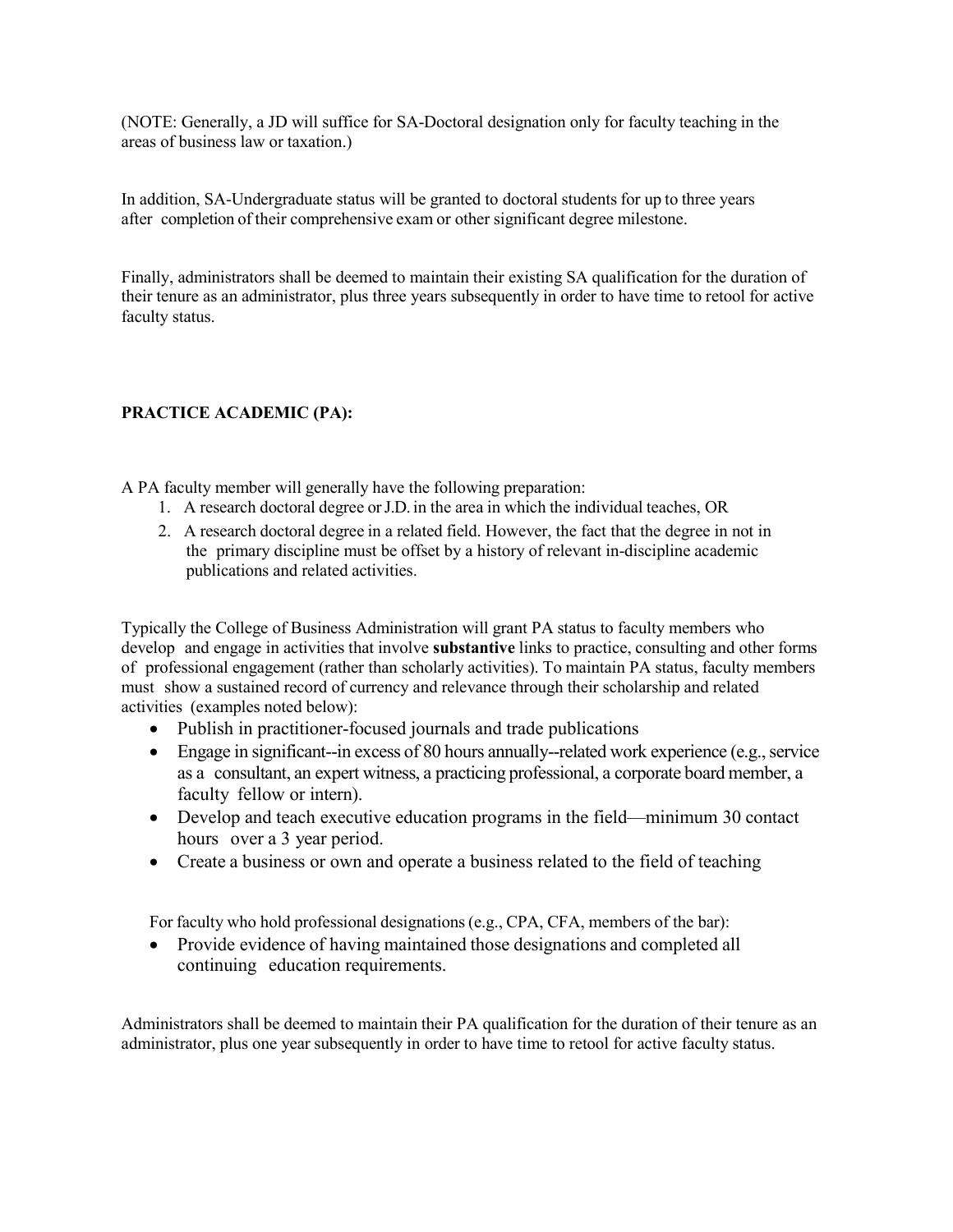### **SCHOLARLY PRACTITIONER (SP):**

An SP faculty member will typically hold a Master's degree in an area related to the courses they teach. SPs are required to maintain currency and relevance through continued professional experience and/or engagement related to their professional background.

Typically the College of Business Administration will grant SP status to faculty members who enhance their background by engaging in activities involving substantive scholarly activities in their fields of teaching. To maintain SP status, faculty members must show a sustained record of currency and relevance through their scholarship and related activities (examples noted below):

- Publish an article in a refereed journal
- Publish a scholarly book
- Present scholarly work at a national or major regional academic conference
- Serve as a member of a refereed journal's editorial review board
- Serve as an editor of a refereed journal

# **INSTRUCTIONAL PRACTITIONER (IP):**

An IP faculty member holds at least a Master's degree in an area related to the course taught. IP faculty who have 10 years or more of exceptional experience, demonstrated by professional experience in the corporate world, are qualified to teach in Professional or Executive Master degree programs. IPs are required to sustain currency and relevance through continued professional experience and/or engagement related to their professional background. Typically, IP status is designated for newly hired faculty members with significant professional experience as outlined below. To maintain IP status, faculty members must show a sustained record of currency and relevance through their scholarship and related activities (examples noted below)

- Engage in significant--in excess of 80 hours annually--related work experience (e.g., service as a consultant, an expert witness, a practicing professional, a corporate board member, a faculty fellow or intern).
- Develop and teach executive education programs in the field—minimum 30 contact hours over a 3 year period.
- Create a business or own and operate a business related to the field of teaching.
- Publish a case study or technical report in the discipline.

For faculty who hold professional designations(e.g., CPA, CFA, members of the bar):

• Provide evidence of having maintained those designations and completed all continuing education requirements.

# **SCHOLARLY PRACTITIONER (SP):**

An SP faculty member will typically hold a Master's degree in an area related to the courses they teach. SPs are required to maintain currency and relevance through continued professional experience and/or engagement related to their professional background.

Typically the College of Business Administration will grant SP status to faculty members who enhance